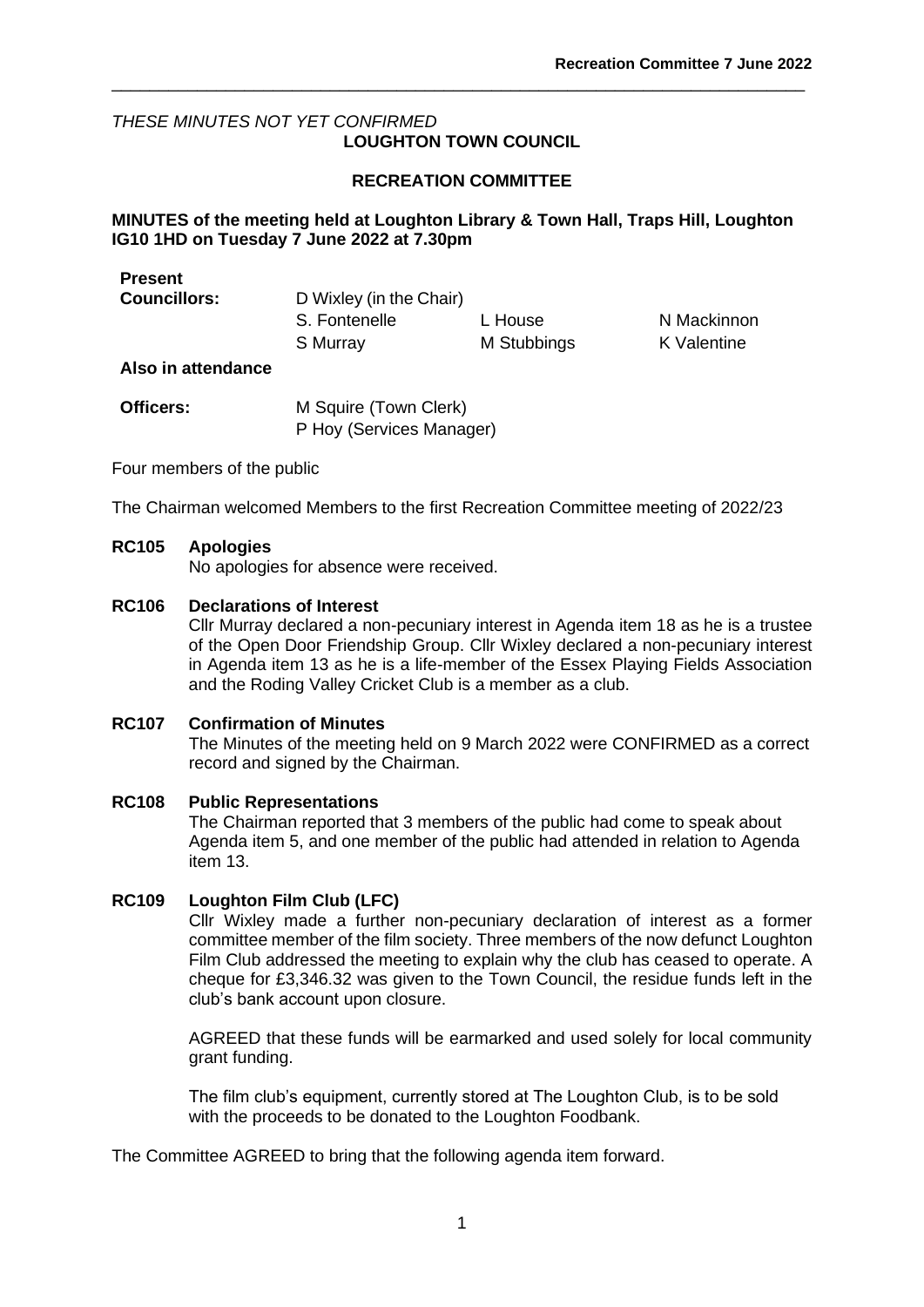### **RC110 Roding Valley Cricket Club (RVCC) request – Min no RC93**

Syed Islam, Vice Chairman, RVCC addressed the meeting. Members asked questions related to RVCC's request to have a cricket pitch sited on Loughton Town Council land,

\_\_\_\_\_\_\_\_\_\_\_\_\_\_\_\_\_\_\_\_\_\_\_\_\_\_\_\_\_\_\_\_\_\_\_\_\_\_\_\_\_\_\_\_\_\_\_\_\_\_\_\_\_\_\_\_\_\_\_\_\_\_\_\_\_\_\_\_\_\_\_\_\_

AGREED that a further site visit would be arranged to allow Members, Officers Officers and RVCC to agree a precise location that is acceptable to the council.

AGREED that the Roding Valley Working Group would make the final decision on this matter and advise officers accordingly.

#### **RC111 Town Clerk's / Chairman's Report**

.

The Town Clerk asked members to take leaflets advertising the forthcoming Jessel Green Family Fun Day, to distribute them accordingly.

The Chairman reported that the RVRG had been identified as a possible SANG (Suitable Alternative Natural Greenspace), and informed members that a site meeting between Roding Ward Councillors, officers, representatives of Epping Forest District Council (EFDC) and other interested parties was currently being arranged. A report would be made at the next meeting, following the site visit.

The Chairman asked the Committee to appoint a representative to attend Epping Forest area meetings held by The Police, Fire and Crime Commissioner. Cllr House AGREED to represent the council at all meetings held by, and related to, Essex Police. Furthermore, it was AGREED that Cllr House would contact Caroline Wiggins, Safer Communities Manager at EFDC, to ascertain when meetings are due to be held.

The Chairman added that he had received favourable comments from two former Town Councillors regarding the Town Council playgrounds at Traps Hill and Felstead Road, as their respective grandchildren had enjoyed plying there.

He also mentioned the proposed hedgerow survey to be carried out on the Roding Valley Recreation Ground by the EFDC Countrycare team in August 2022

### **Roding Valley Recreation Ground (RVRG)**

- **RC112 Planting Scheme and Footpaths – Min no RC86** The Committee NOTED the report.
- **RC113 Drainage Works – Min no RC87** The Committee NOTED the report.

### **RC114 Playground – Min no RC89**

The Committee also NOTED the report and AGREED the following proposals:

- 1. That the budget is set at £120,000.00 ex. VAT.
- 2. That Cllr's Wixley, Valentine and MacKinnon join the Town Clerk, Deputy Town Clerk and Services Manager in the selection panel for the tenders submitted.

# **RC115 Tree Survey – Min no RC90**

The Services Manager reported that essential works to remove unsafe Cherry trees, as well as works to make safe other trees will be carried out from September 2022, following the end of the bird nesting season. The Town Clerk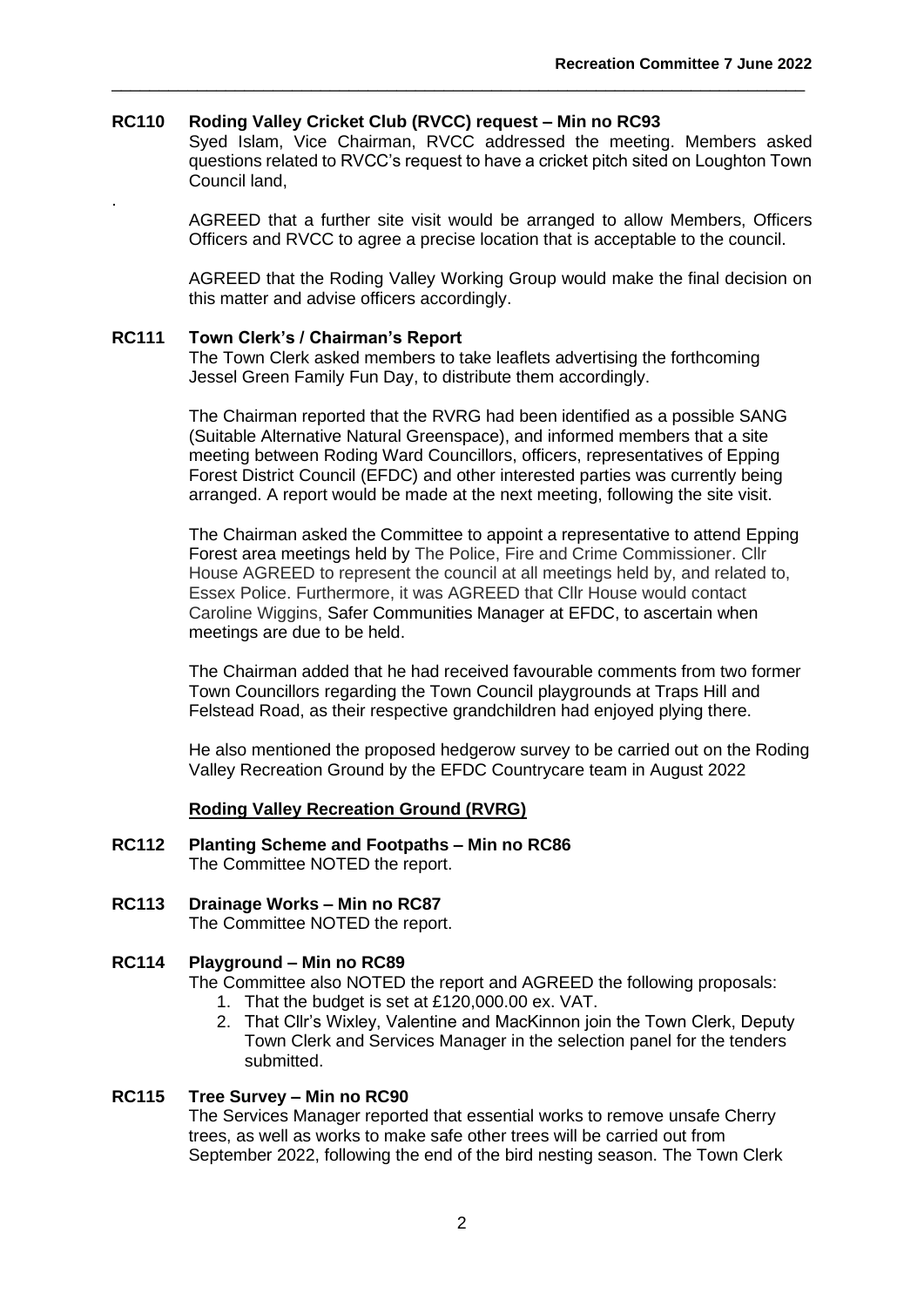and Services Manager would then draw up a plan for replacement trees to be planted in the coming years.

\_\_\_\_\_\_\_\_\_\_\_\_\_\_\_\_\_\_\_\_\_\_\_\_\_\_\_\_\_\_\_\_\_\_\_\_\_\_\_\_\_\_\_\_\_\_\_\_\_\_\_\_\_\_\_\_\_\_\_\_\_\_\_\_\_\_\_\_\_\_\_\_\_

The Chairman stated that any felled logs could be place around the RVRG.to provide ecological benefits.

The Committee AGREED to vire funds from the Willingale Road Playing Field tree budget (and any other appropriate Budget headings) to cover part of the costs of the forthcoming programme of tree works at RVRG.

The Town Clerk reported that a former Town Councillor had been asked by a friend (at their own expense) if the Town Council could facilitate the planting of a memorial tree in the Debden vicinity.

Members advocated that EFDC should be contacted first as it was understood that they already had such a tree planting scheme. Failing that a tree could be planted at Hillyfields Green although memorial plaques are prohibited.

#### **RC116 Football Terms and Conditions**

The Committee NOTED the report and AGREED to change the Terms & Conditions so that from season 2022/23, teams who exceed their allotted 16 or 32 pre-paid games, will have to pay for any additional games at the casual hire rate, currently £61 + VAT.

### **RC117 New Bench**

The Committee NOTED the report and AGREED to the request in principle and AGREED that Cllr Murray would discuss the request for a bench to be placed by the tennis courts, at greater length with the person who made the request. Cllr Murray to liaise with officers when more details known.

#### **Other Agenda Items**

### **RC118 Willingale Road Nature Reserve – Min no RC94**

The Committee NOTED the report and AGREED that this item should be referred to the next meeting following more detail being gleaned from Epping Forest Countrycare, in particular regarding health and safety aspects.

The Committee AGREED that a follow-up visit should be arranged for members to return to view the site during the summer months. The Services Manager will discuss this with Countrycare Officers and contact members with prospective dates.

The Committee AGREED to suspend Standing Order number 3(ff) and AGREED to conclude the meeting by 9.30pm.

### **RC119 GFA Loughton FC (GFA) – Min no RC96**

The Committee NOTED the report and AGREED, in keeping with the advice from the Fields in Trust, that it could not accept the installation of any type of fencing off of sections of council green open space. The Committee would however extend an invitation to GFA to attend a future meeting to make a presentation, and to see if the Committee could assist the club in any of its other aims.

The Committee AGREED to suspend Standing Order number 3(ff) and AGREED to conclude the meeting by 9.40pm.